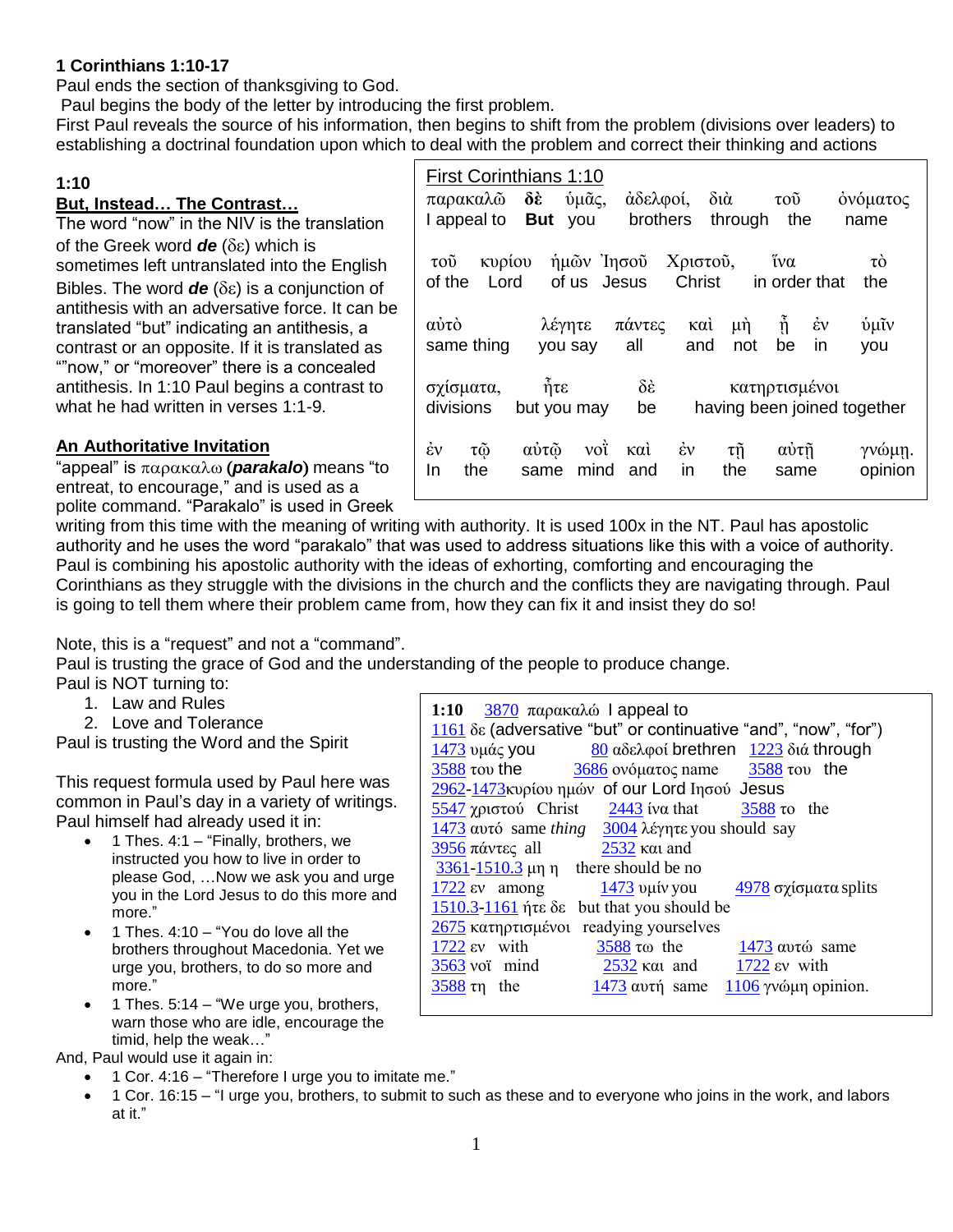### **Brothers…in Our Lord…**

The Corinthians are addressed as "brothers" by Paul which is identifying them as those with a similar bond. Paul is telling them he is on their team and a fellow member of their spiritual family. The use of "brothers" combined with *"in the name of our Lord Jesus Christ"* places them in fellowship with Paul but yet in an official capacity that places Paul as the authority representing Jesus. The phrase "in the name of" will become an issue in a few verses concerning baptism

#### **Paul's Request**

"That" is followed by three verbs:

- a) agree with one another
- b) may be no divisions
- c) may be perfectly united

Literal Greek says:

#### *"in order that the same thing you say all, and not be among you divisions, but you may be having been joined together in the same mind and in the same opinion."*

- They have "divisions" because they "do not say the same thing."
- They will have "unity" when their "minds" and "opinions" are the same.

Paul is not talking against variations and diversity. Paul is not establishing a system of uniformity. See:

- 1 Corinthians 12 where the church is described as one body with many parts that can and must function together.
- Galatians 2:1-10 where both Gentile cultures and Jewish cultures were accepted.

#### **All of You Say the Same Thing**

"that all of you agree with one another" is literally "In order that all of you say the same thing."

- ESV says "that all of you agree"
- Darby says "that ye all say the same thing"
- Phillips says "to speak with one voice"
- KJ says "that ye all speak the same thing"
- World English Bible says "that you all speak the same thing"
- NAS says "that you all **[a]**agree" (footnote "a" says, "Literally: *speak the same thing*)

Paul is urging them for:

- 1. All say the same thing so there are no divisions
- 2. All be brought back together by putting the same information in minds so you will come to the same conclusion

"Same" is used 3x:

- 1. Say same thing…………..express the same information
- 2. Have the same mind…….possess the same information in your minds
- 3. Form the same opinion….come to the same conclusion for theology and application

NOTE: This is NOT saying, "Follow the same rules!" but, know, think, speak, and formulate opinions the same. This is NOT saying, "Ignorance is bliss!", but know, think, speak the same.

This is NOT saying personal teachings are acceptable, but instead the unified presentation of the whole Truth.

#### **"Mend" instead of "Plough"**

What Paul is talking about is divisions which is the Greek word σχιςμα from σχιςματα **skismata** and means "split, division and is a picture of destruction of unity through force and was used to refer tearing a garment or a political factions struggling for power." The word "skismata" was used to describe furrows in dirt fields created by ploughing. This word does not refer to the factions, groups or parties of people, but to the tearing, ripping and ploughing that is occurring among them. This tearing and ploughing is being done by the teachers who are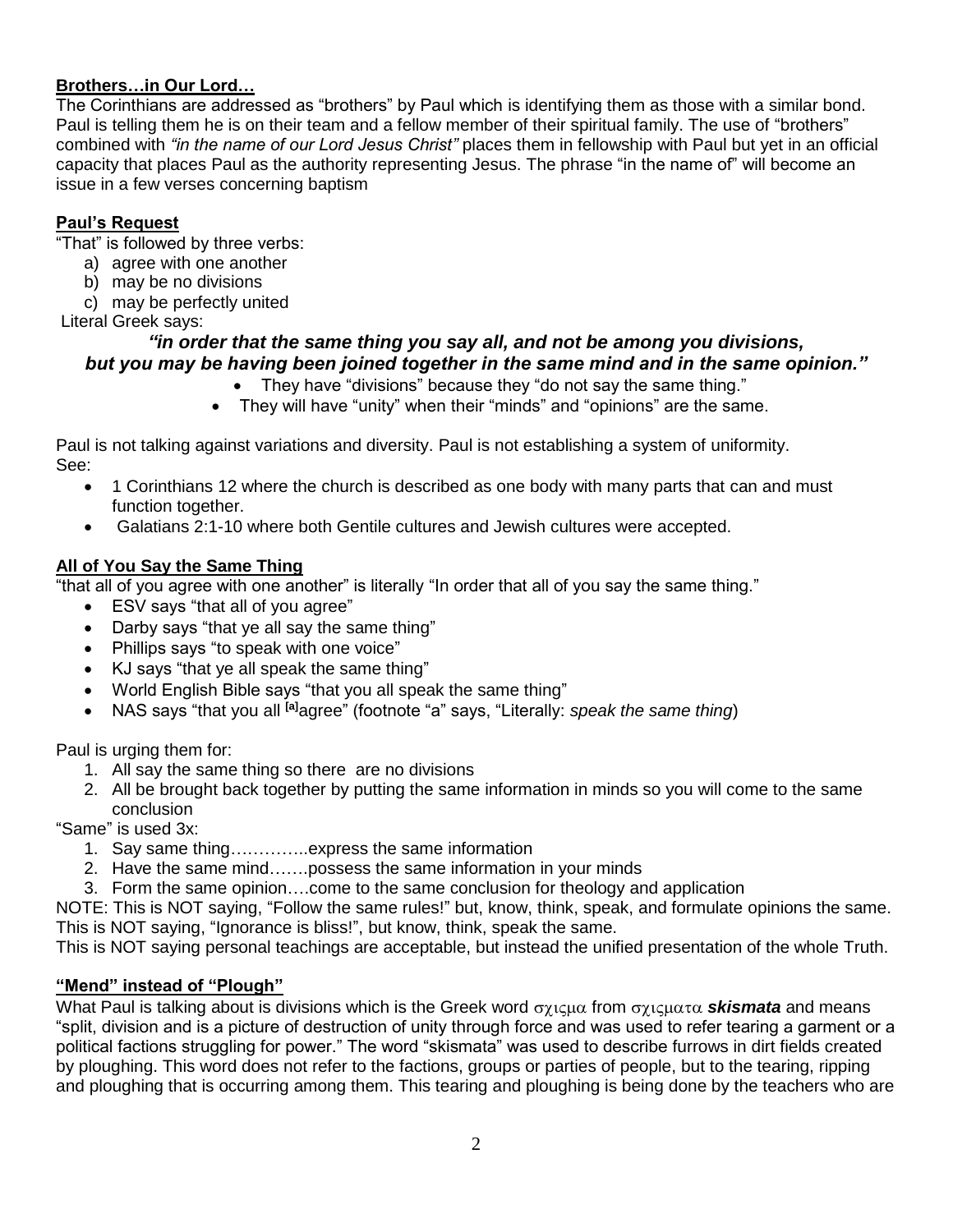presenting divided and different information. The *skismata* of verse 10 becomes the εριδες (erides) or "quarrels" between people in verse 11.

Examples of *skismata*, "divisions" from lack of information or misunderstanding the facts occurs in 3x in John:

- John 7:40-44 "Thus the people were divided because of Jesus."
- John 9:16 "So they were divided."
- John 10:19-21 "At these words the Jews were again divided."

In contrast to *skismata* or "divisions" that were like ploughing a field into furrows, Paul uses the Greek word translated into English as "perfectly united," *katertismenoio* (κατηρτισμένοι). This is word is translated "knit together" in Mark 1:19 to refer to the mending and restoring of nets. *katertismenoio* (κατηρτισμένοι) comes from  $\kappa \alpha \alpha \rho \tau \alpha \delta \omega$  (katartizo) which is a word used by Herodotus for uniting a community after civil disorder. It does not mean "perfect", but "perfectly united" with the prominent idea being "fitting together." There are two technical uses of *katartismos*:

- 1. Reconciling political factions. The root is also used to identify the mediator of the resolution for those factions.
- 2. Surgical term for setting bones that are broken and out of place.

Teaching will ultimately unite believers according to Ephesians 4:11-12 (4:11-16) where the word *katartismos* is also used.

### **καταρτίζω** (katartizo)

- 1. *perfect*
- 2. *mend* to make fully ready, to put in full order.
- 3. *perfect,* to make fully ready, put in full order, perfectly equip, prepare fully.

4. *frame,* to adjust or put in order again; settle by acting as mediator, to reform, restore; involving the idea of positive defects which have to be repaired or adjusted.

- 5. *prepare,* to make fully ready, prepare, constitute.
- 6. *restore,* make fully ready, put in full order; especially of what is broken, refit, repair, restore.

7. *fit,* to make fully ready, to put in full order, to make complete, especially of what is broken, hence, to refit, repair.

8. *joined together (be perfectly)*, to make fully ready, to make complete, especially of what is broken, refit, repair, mend; of persons, restore, set right.

# **If You Know the Same Things, You Will Come to the Same Conclusions!**

- "Mind" (you, **noi**) refers to the general principles and the information that is in the mind. "Mind" is a reference here to the condition of the mind.
- "Thought" or "opinion, judgment" (γνωμη, **gnome**) refers to the special application of the general principles. This refers to the decisions that come from the mind.

The distinction between "mind" and "thought" is not the difference between "theory" and "practical", but between "understanding the information" and "making a judgment in order to form an opinion." If the people were taught the same information then the people would judge the questions they have sent to Paul from the same viewpoint and formulate their opinions.

### **1:11**

Chloe's household likely refers to her domestic servants (both slave and former slaves called freedmen) and not to the church that met in her house. (Support for this view comes from Rogers Lingusitic Key, 1982; Zondervan's Background Commentary, 2002; Vincent's Word Studies in Greek, 1886). These servants would have traveled back and forth from Corinth and Ephesus. Chloe may have been from Ephesus in Asia, but had settled in Corinth. Those listed in 1 Cor. 16:15-17 – Stephanas, Fortunatus and Achaicus – are members of the Corinthian church who carried an official letter to Paul. 1 Cor. 16:15 refers to "the household of Stephanans" in Corinth. So, the church of Corinth was having problems settling on the answers to some questions of both doctrine/theology and application/lifestyle. The official letter did not reveal the problem, but "members of Chloe's household" (servants) who had returned to Ephesus from Corinth had the inside information that revealed WHY the Corinthian church was having so many problems finding answers to their questions and resolutions to their conflicts.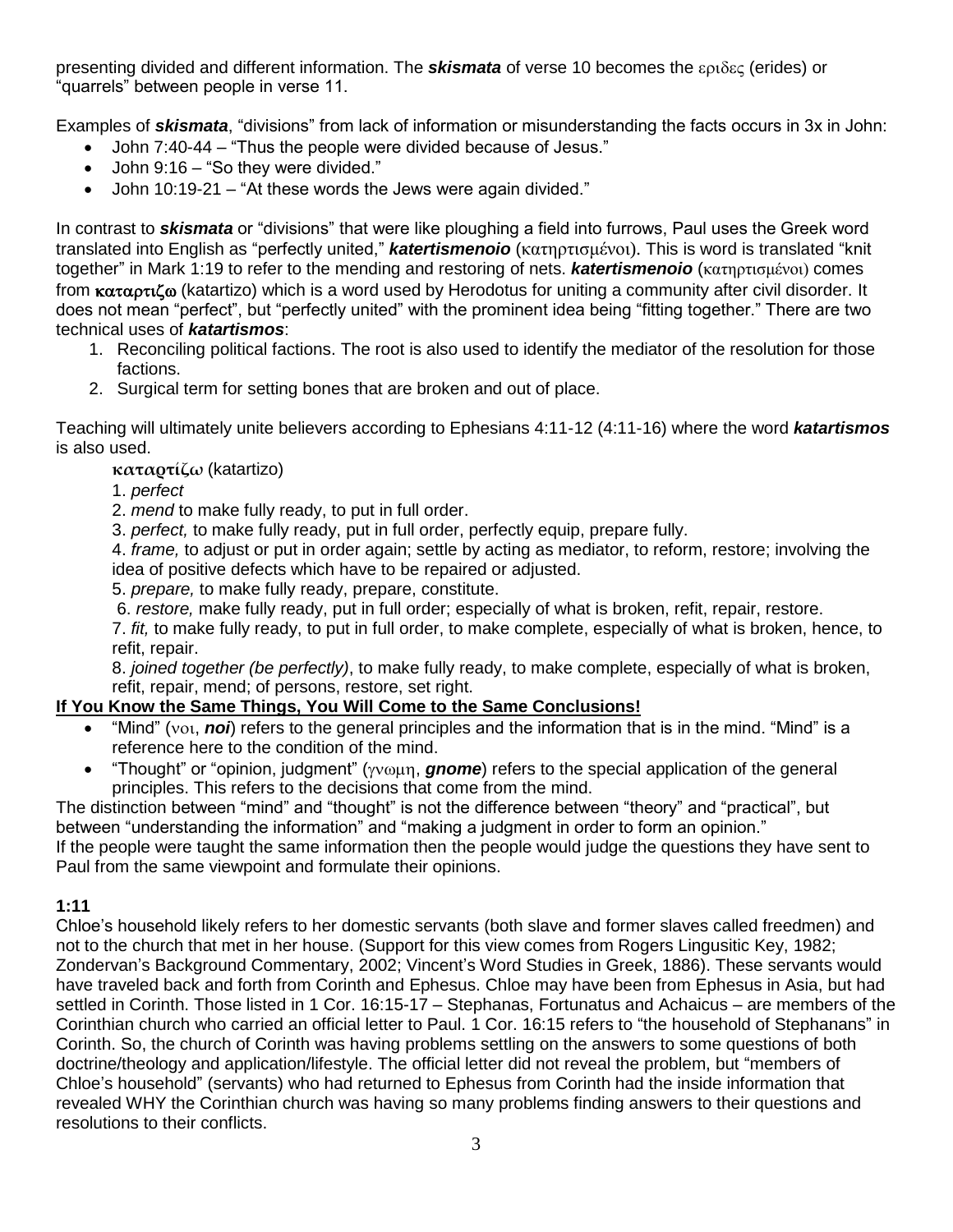"Quarrels" is the word εριδεσ (**erides**) from ερισ (**eris**). This word is often used to refer to division in politics. These are quarrels and hot disputes with emotional flares that develop when rivalries become intolerable. It was the nature of this Greek culture (in Corinth) to follow speakers, politicians, philosophers or teachers with great loyalty. This cultural practice carried over into the church in Corinth and people rallied around their speaker/teacher/philosopher instead of Christ and his Word. Speakers would gain a following when they would cater to the crowds who would then follow a particular unique leader and his unique message or political platform. Paul wanted them to follow Jesus and his word, not men and their presentation.

<u>"informed me" is the word εδηλωθη</u> (edelothe) from δηλοω (deloo) which means "to make clear" and "to make known." Paul was writing back to the Corinthians to say "it is clear" and "I have been told" and then Paul names the source of his information. He may be saying this because the Corinthian's official letter to Paul merely asked questions, but did not expose the reason for the difficulties. But, members of the household of Chloe has revealed the problem.

**1:12**

- **1:13**
- **1:14**
- **1:15**
- **1:16**
- 
- **1:17**

# **First Corinthians 1:18-25**

The division of these verses:

- a) 1:18-25 the message of the cross (Paul's text verse Isaiah 29:14)
- b) 1:26-31 the people who heard the message (Paul's text verse Jeremiah 9:3-24)
- c) 2:1-5 the person who brought the message
- d) 2:6-16 what really is spiritual and what really is wisdom? (Paul's text verse Isaiah 64:4)

### The answer to *"What is really spiritual?"*

• Spiritual here are those with the Holy Spirit or all believers.

The answer to *"What is wisdom?"*

 Wisdom is using the "power" (presence) of the Spirit to see life and the world from the divine perspective.

The APPLICATION of real "spirituality" and real "wisdom":

 The spiritual person with the wisdom of God will be able to embrace values, morals, future plans, priories and world views that agree with God's Word, God's character and are often different and unrecognizable for the natural man using natural wisdom.

The Avenues that Paul uses to prove his point:

- a. the means was the cross.  $\dots \dots \dots$  it was simple 1:18-25
- b. the people were the Corinthians . . . .they were simple 1:26-31
- c. the preacher was Paul  $\dots \dots \dots$  he was simple 2:1-5

Indeed human wisdom is not greater than God's wisdom. But the cross was not even a dispensing of God's wisdom to men.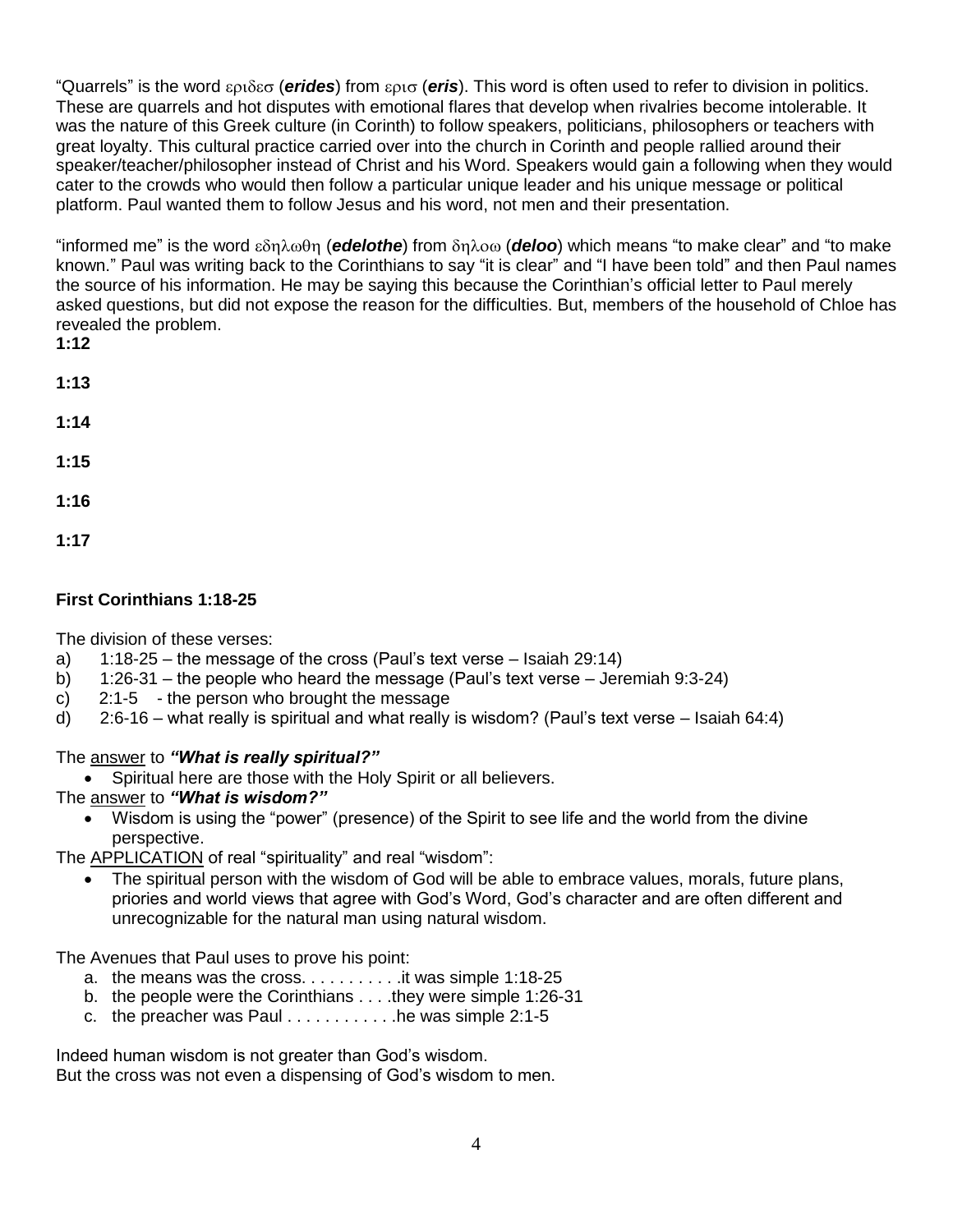The cross does not count on men receiving the wisdom of God and so become wiser.

The cross baffles men. Men do not receive a higher level of wisdom and so be able to say, "Ah, now I have figured it out."

The cross baffles the Jew. The cross baffles the Gentile. The cross runs contrary to the wicked and is not the hope of the self-righteous.

To crucify the messiah or to sacrifice the hope of the world was not a concept in the realm of man.

The Corinthians had tried to move on from the simple message of the cross to something more profound and worthy of their time and reputation.

Imagine in the great philosophical culture of Greece to hold to the gospel message.

It was simple. It was unimaginable. So it was unreasonable to the Greek mind which made the gospel foolish. The Corinthians had tried to move on from the gospel message as quick as they could and find with in the Christian message something more worthy of their intellect.

## **1:18**

Two groups in Paul's division of people:

- a. those who are perishing
- b. us who are being saved

Previously to the Jew there were two groups:

- a. the Jew
- b. the Gentile
- To the Greek there were two groups:
	- a. the Greek/Roman
	- b. the Barbarians

### **1:19**

Isaiah 29:14 – here in 29:1 Ariel (lit. "altar hearth" referring to temple altar) is Jerusalem are caught up in an endless cycle meaningless religious activities. Their attitude will put them into a stupor. When the words are read they cannot understand so the revelation of God is reduced by men to simply following rules. Men cannot understand God without God's presence.

In Rabbinic style Paul reaches for a text verse to build his argument around.

### **1:20**

Is Paul's open invitation addressed to his now imaginary scholars and wisemen that he will debate? Wise man = Greeks

Scholar = is " $\gamma \rho \alpha \mu \mu \alpha \tau \epsilon$  which is the Jewish term for the experts in the Law such as the Rabbis and the teachers of the law. This word is not used among the Greeks for their lawyers, etc.

Philosopher = means "debater" and is only used twice in all of Greek writing (here and in Ignatius.) It is a personal word aimed at the Corinthians.

Paul has challenged his opponents:

- a. The Greeks
- b. The Jews
- c. The Corinthians

Has not God made foolish the wisdom of the Jews and the Greeks and even the Corinthians?

### **1:21**

Paul begins his argument with a statement all sides can agree on: "the world did not discover God through a system of wisdom."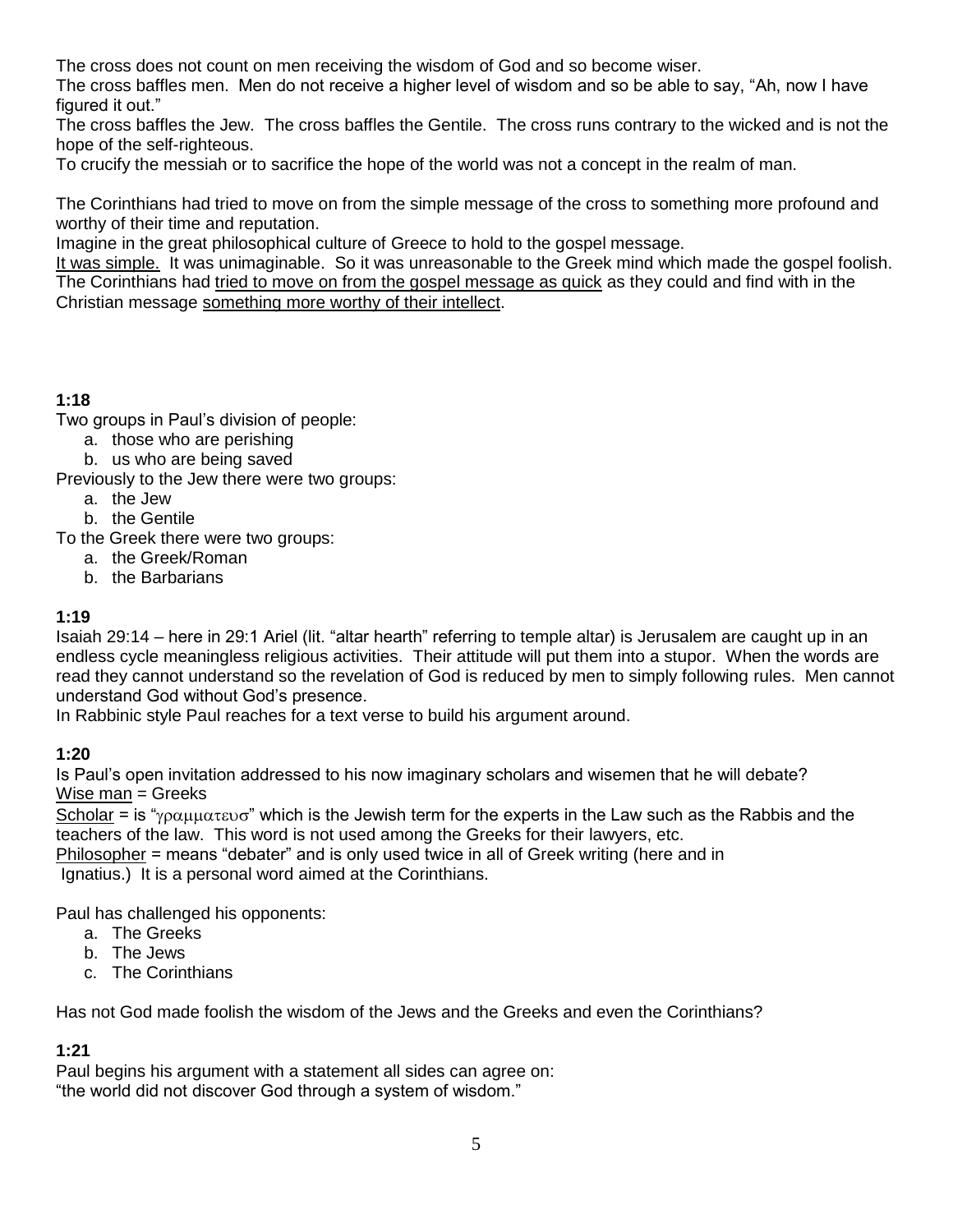### *Explanation:*

Distinguish between knowing God exists (Romans 1) and understanding what God is doing (1 Cor. 1:21) The world knows God exists that is why all cultures are religious and why false religions develop. Paul is not saying people do not know of God.

Paul is saying once people recognize God though natural means they cannot simply "know" God or understand his ways and his plans.

After recognizing God's existence it is up to man to pursue God for his revelation.

As Romans 2:7 says.

In Romans 1:21-28 men fail to do this. Instead they create gods in their own images from their own imaginations. They make gods who think like men think.

"Foolishness of what was preached" refers to the proclamation of that second step to knowing God – the proclamation and the hearing of his word.

Those who recognize and accept ("believe") the revelation from God are saved.

### **1:22**

Jews want to see a sign something they can physically see and trust in. Their Messiah would manifest physically and change the world. Today's Jew is looking for a natural man who is a political leader to improve their world through a process.

Greeks want to hear something they consider to be wisdom from their own understanding. Herodotus says, "All Greeks were zealous for every kind of learning." The Greeks had advanced logic and Sophia to the place that the world was abandoning the gods.

But a preacher is going to present God's revelation. It is neither a physical manifestation nor is it something that agrees with men's lower, natural reasoning. It is a revelation from God.

Thus, the preacher's message appears to be and is counted as "foolish":

- a. This does not mean it is foolish, illogical, anti-reality, senseless, uneducated, fictional, etc.
- b. It means men in their senses and in their thinking cannot find it. They must hear it from God.

#### **1:23**

Crucified Messiah was not the sign the Jews were waiting for. The two things, "crucified" and "Messiah" cancel each other out.

The Jews did not crucify for public display but they did stone and then hang the body for public display. (Deut. 21:23)

"Christ crucified" does not fit the Jewish perspective. Thus Paul's attitude in Gal. 1:13-14 and 3:13.

The Greeks considered Christianity along the same lines as all the other religions that had been dismissed as legends, superstitions. Belief in Jesus was to them as foolish as belief in Zeus or Hercules.

#### **1:24**

It seems that God may have made a mistake.

If the Jews want a sign then give them the victorious Messiah

If the Greeks want wisdom then give them some wonderful logic.

But, that would be catering to men's natural abilities and understanding.

This is the level that idols (satan) meets man.

God is beyond man's understanding and plans.

Through the cross God has entered the world of man with a greater plan, a greater nature and a greater life. If man could understand it, then man would have thought of it.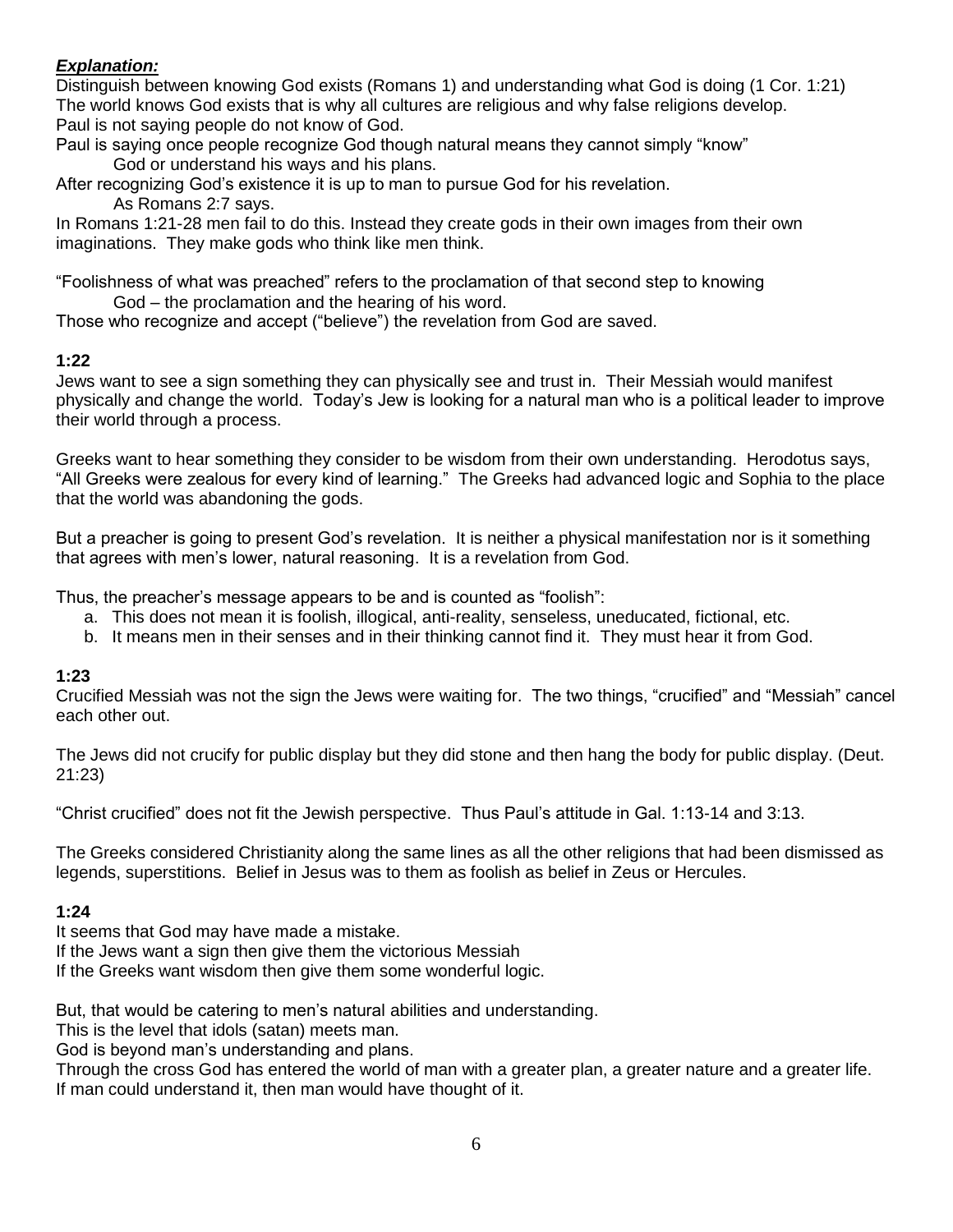## **1:25**

Conclusion is agreeable to all:

God is better on a bad day than men are on a very, very good day.

Point: The Corinthians need to loss the thought that the gospel message is too simple for them. That attitude simply means they have no idea what they are talking about.

#### **1:26**

"Brothers" is the start of a new point in Paul's writing. It will be a new point but a continuation of his theme. In the eyes of the world and its pursuit of greatness, wisdom and stability the Word of God and the Kingdom of God are not understood.

The world sees all of God and his plan as: Simple message, Simple people, Simple preacher.

Boasting becomes the new theme:

- a. the Corinthians were boasting one leader verse another
- b. Paul goes to Jeremiah 9:23-24 for his text verse in this second point

"Called" is a reference to their point of salvation. When they were "called" to receive the offer of salvation none of them were called because they deserved it.

"Called" is from the word " $\kappa\alpha\lambda\epsilon\omega$ ". The root word is " $\kappa\alpha\lambda$ " and so our English word "call". The word means "to call anyone, to invite, summon".

Theologically it is used of the Divine call to partake of the blessings of redemption. It does not mead the call or invitation cannot be rejected. Throughout scripture men have rejected God's call.

"Not many" is not exclusive but it is limiting. Meaning there were among them some considered by the world to be wise, influential and noble.

"Human standards" is the word "sarka" or "flesh". It the first use of this be Paul.

They themselves have nothing to boast about in the natural but yet they are judging Paul by this Human standard. Paul is simply turning it around and applying it to them. Their only strength is the fact that they accepted God's call.

"Wise" is "Sophia" "Influential" ("powerful) is the word for power "dunamis" Both these terms have already been used.

Jeremiah 9:23 uses two of these but Jeremiah uses "rich" as the third word. Paul instead chooses to use the word "well born" which refers to born into the upper class of wealth. Many of the Corinthians were probably wealthy, but few were born into the noble class.

Some of the Corinthian believers were of the upper class by birth: Crispus, Gaius, Erastus, Stephanas

Paul's point was it did not take special qualifications to receive the call to the gospel.

**1:27**

#### **1:28**

"the things that are not" ( $\mu$ η οντα) There is not a more contemptible expression in Greek thinking that was possible for Paul to use. The lack of "being" was the worse it could be.